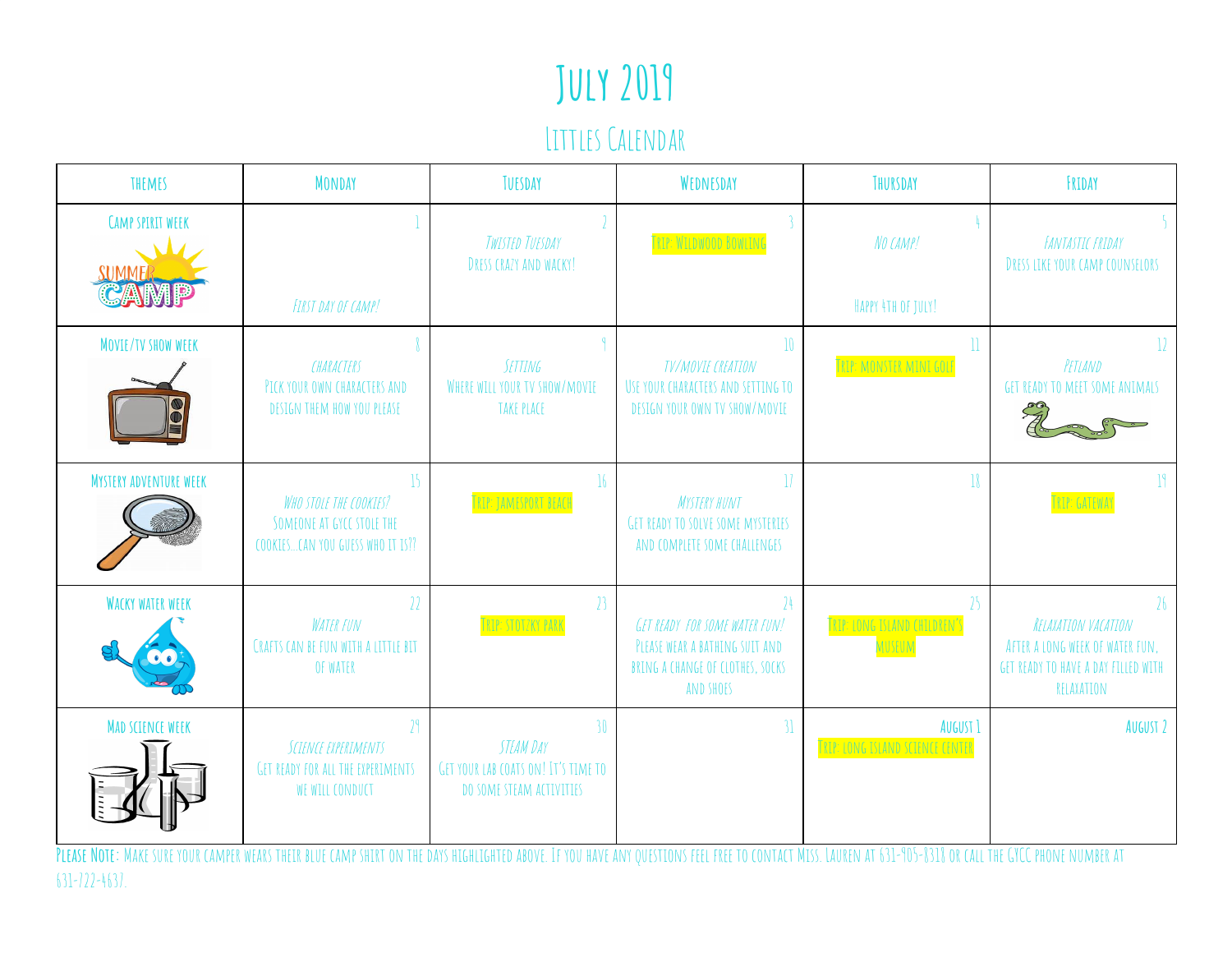# July 2019

#### Bigs Calendar

| THEMES                                                                                                                                                                                                     | <b>MONDAY</b>                                                                                  | TUESDAY                                                                                                                           | WEDNESDAY                                                                                          | THURSDAY                                      | FRIDAY                                                                                                            |
|------------------------------------------------------------------------------------------------------------------------------------------------------------------------------------------------------------|------------------------------------------------------------------------------------------------|-----------------------------------------------------------------------------------------------------------------------------------|----------------------------------------------------------------------------------------------------|-----------------------------------------------|-------------------------------------------------------------------------------------------------------------------|
| <b>CAMP SPIRIT WEEK</b>                                                                                                                                                                                    | FIRST DAY OF CAMP!                                                                             | TWISTED TUESDAY<br>DRESS CRAZY AND WACKY!                                                                                         | TRIP: WILDWOOD BOWLING                                                                             | NO CAMP!<br>HAPPY 4TH OF JULY!                | <b>FANTASTIC FRIDAY</b><br>DRESS LIKE YOUR CAMP COUNSELORS                                                        |
| MOVIE/TV SHOW WEEK                                                                                                                                                                                         | CHARACTERS<br>PICK YOUR OWN CHARACTERS AND<br>DESIGN THEM HOW YOU PLEASE                       | <b>SETTING</b><br>WHERE WILL YOUR TV SHOW/MOVIE<br>TAKE PLACE                                                                     | $10\,$<br>TV/MOVIE CREATION<br>USE YOUR CHARACTERS AND SETTING TO<br>DESIGN YOUR OWN TV SHOW/MOVIE | $\overline{\mathbf{l}}$<br>TRIP: COUNTRY FAIR | $12 \,$<br>PETLAND<br>GET READY TO MEET SOME ANIMALS                                                              |
| <b>MYSTERY ADVENTURE WEEK</b>                                                                                                                                                                              | 15<br>WHO STOLE THE COOKIES?<br>SOMEONE AT GYCC STOLE THE<br>COOKIESCAN YOU GUESS WHO IT IS ?? | 16                                                                                                                                | $\mathcal{V}$<br><b>TRIP: JAMESPORT BEACH</b>                                                      | 18<br>TRIP: LASER KINGDOM                     | ]<br><b>MYSTERY HUNT</b><br><b>GET READY TO SOLVE SOME MYSTERIES</b><br>AND COMPLETE SOME CHALLENGES              |
| <b>WACKY WATER WEEK</b>                                                                                                                                                                                    | 22<br><b>WATER FUN</b><br>CRAFTS CAN BE FUN WITH A LITTLE BIT<br>OF WATER                      | $\mathcal{V}$<br>GET READY FOR SOME WATER FUN!<br>PLEASE WEAR A BATHING SUIT AND<br>BRING A CHANGE OF CLOTHES, SOCKS<br>AND SHOES | 24<br><b>TRIP: STOTZKY PARK</b>                                                                    | $\frac{1}{2}$<br>TRIP: SPLISH SPLASH          | 26<br>RELAXATION VACATION<br>AFTER A LONG WEEK OF WATER FUN.<br>GET READY TO HAVE A DAY FILLED WITH<br>RELAXATION |
| MAD SCIENCE WEEK                                                                                                                                                                                           | 79<br>SCIENCE EXPERIMENTS<br>GET READY FOR ALL THE EXPERIMENTS<br>WE WILL CONDUCT              | 30<br>STEAM DAY<br>GET YOUR LAB COATS ON! IT'S TIME TO<br>DO SOME STEAM ACTIVITIES                                                | <b>TRIP: LONG ISLAND SCIENCE CENTER</b>                                                            | AUGUST <sub>1</sub>                           | AUGUST 2                                                                                                          |
| PLEASE NOTE: MAKE SURE YOUR CAMPER WEARS THEIR BLUE CAMP SHIRT ON THE DAYS HIGHLIGHTED ABOVE. IF YOU HAVE ANY OUESTIONS FEEL FREE TO CONTACT MISS. LAUREN AT 631-905-8318 OR CALL THE GYCC PHONE NUMBER AT |                                                                                                |                                                                                                                                   |                                                                                                    |                                               |                                                                                                                   |

631-722-4637.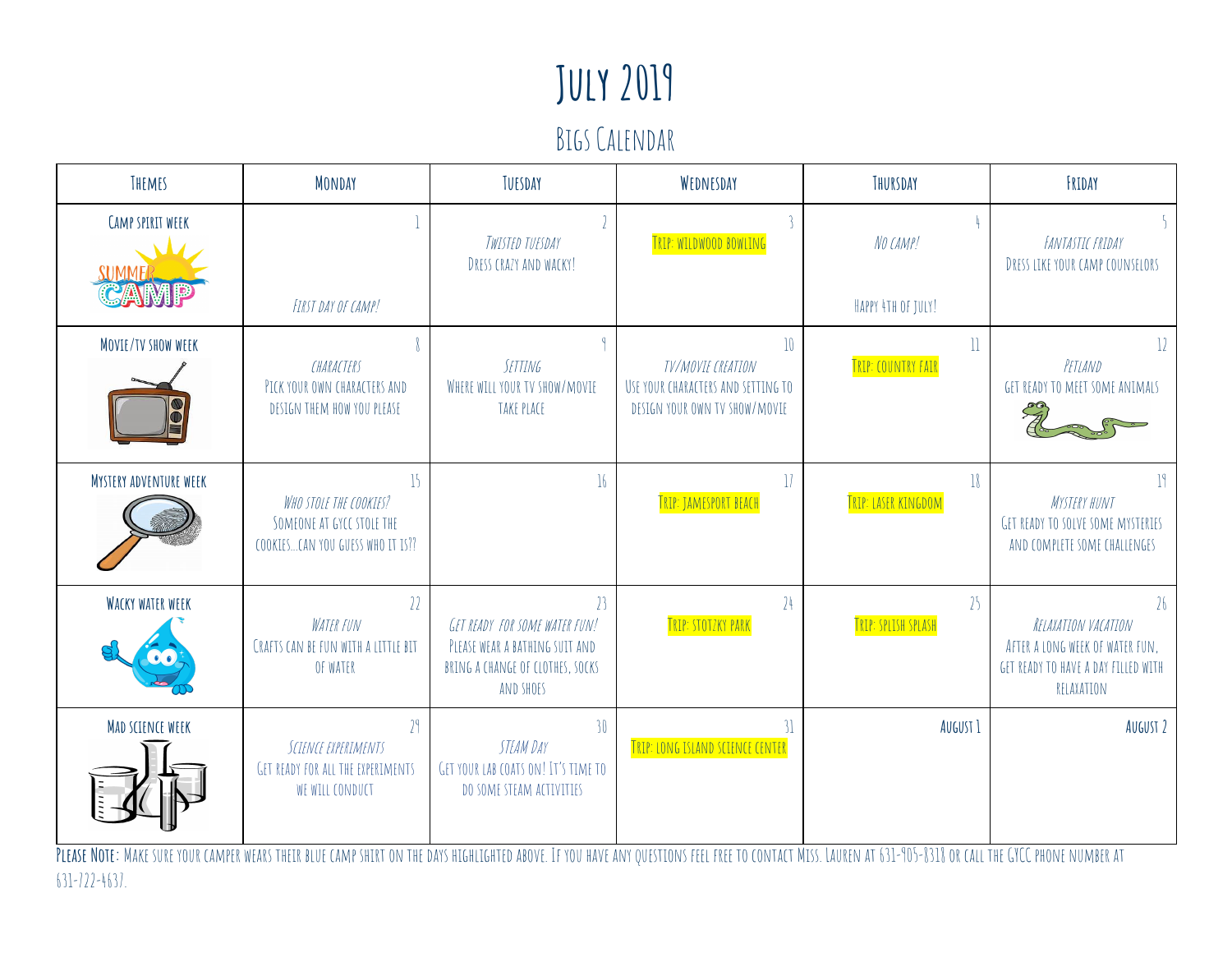### August 2019

Littles Calendar

| THEMES                  | <b>MONDAY</b>                                                                                 | TUESDAY                                                                                        | WEDNESDAY                                                                                | THURSDAY                         | FRIDAY                                                                                  |
|-------------------------|-----------------------------------------------------------------------------------------------|------------------------------------------------------------------------------------------------|------------------------------------------------------------------------------------------|----------------------------------|-----------------------------------------------------------------------------------------|
| <b>MAD SCIENCE WEEK</b> | JULY 29<br>SCIENCE EXPERIMENTS<br><b>GET READY FOR ALL THE EXPERIMENTS</b><br>WE WILL CONDUCT | <b>JULY 30</b><br>STEAM DAY<br>GET YOUR LAB COATS ON! IT'S TIME TO<br>DO SOME STEAM ACTIVITIES | JULY 31                                                                                  | TRIP: LONG ISLAND SCIENCE CENTER |                                                                                         |
| <b>CAMP OLYMPICS</b>    | SPORTS DAY<br>LET'S SEE WHO CAN SHOW THEIR<br>TEAMWORK SKILLS AND ATHLETIC<br>ABILITIES       | ARTS & CRAFTS COMPETITION<br>LET'S SEE WHO CAN BE CREATIVE AND<br>CREATE A MASTERPIECE         | TALENT SHOW<br><b>IST SHOW- 10:30</b><br>2ND SHOW-3:30<br>PARENTS WELCOME TO COME WATCH! | TRIP: XPLORE IN PORT JEFFERSON   | <b>GAME SHOW IS COMING TO CAMP</b><br><b>GET READY FOR SOME TRIVIA AND</b><br>SOME FUN! |

PLEASE NOTE: MAKE SURE YOUR CAMPER WEARS THEIR BLUE CAMP SHIRT ON THE DAYS HIGHLIGHTED ABOVE. IF YOU HAVE ANY QUESTIONS FEEL FREE TO CONTACT MISS. LAUREN at 631-905-8318or call theGYCC phone number at 631-722-4637.